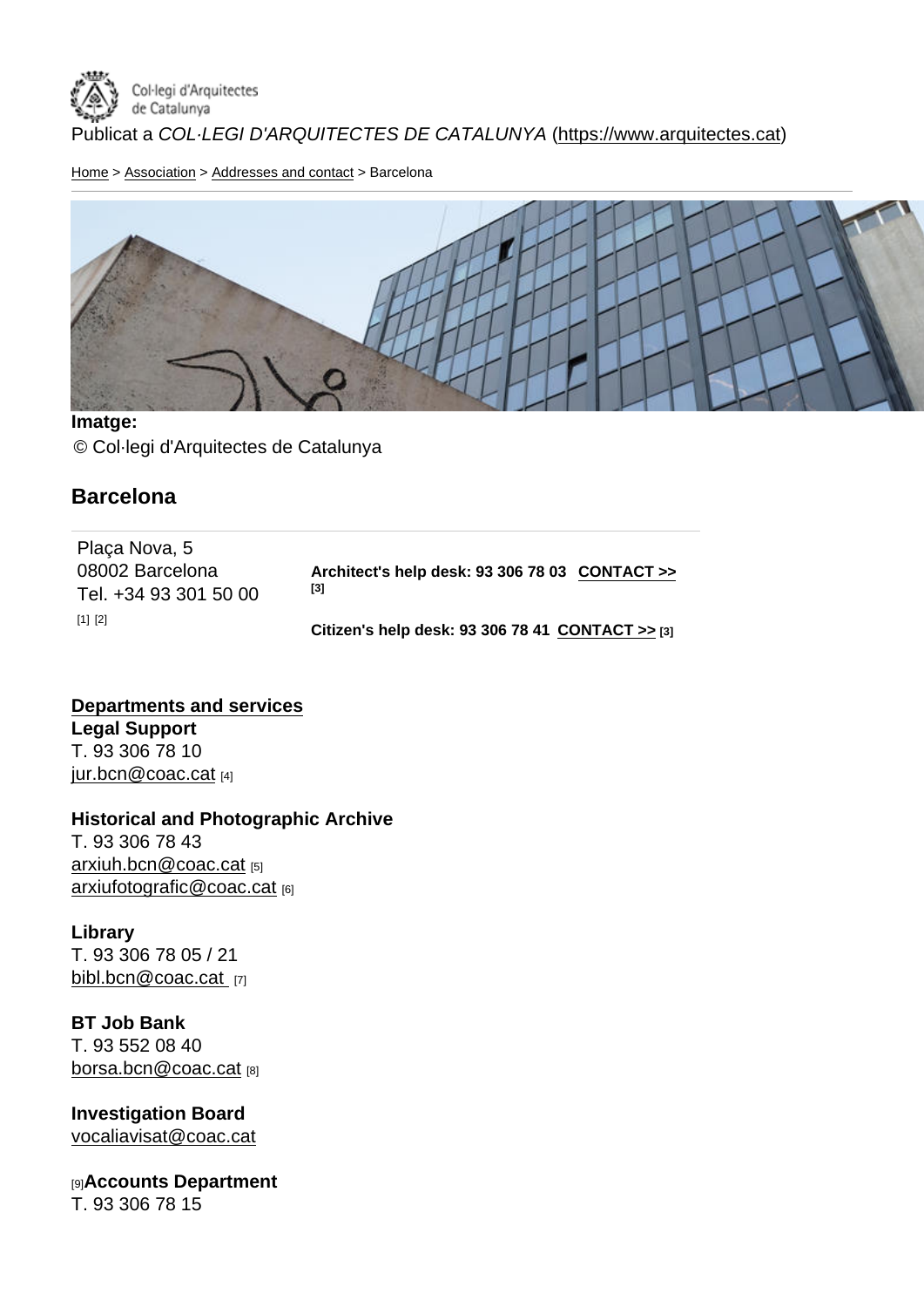comptabilitat@coac.net

[10]Code of Ethics [deontologia@coac.net](mailto:comptabilitat@coac.net )

[11] Exhibitions and cultural events [T. 93 306 78 25](mailto:deontologia@coac.net)  activitatsculturals@coac.cat [12] Sert School [Arcs 1-3, 5th floor](mailto:activitatsculturals@coac.cat) 08002 Barcelona Tel. 93 306 78 44 infosert@coac.cat

[13]Competitions Office [T. 93 306 78 23](mailto:infosert@coac.cat )  infoconcursos@coac.net [14]

**TCO** [octsecretaria@coac.net](mailto:infoconcursos@coac.net)

[15] Authorizations and Registries Department [T. 93 306 78 03](mailto:octsecretaria@coac.net) visat.bcn@coac.cat [16]

Valles Delegation [Colom 114, 1st floor](mailto:visat.bcn@coac.cat ) - 08222 Terrassa Tel. 93 731 34 11 valles@coac.net [17]  $[16]$ Maresme [resp.seumaresm](mailto:valles@coac.net)e@coac.cat [18]

[19]

Copyright@ Col·legi d'Arquitectes de Catalunya : https://www.arquitectes.cat/en/directory/barcelona

[Lin](https://www.arquitectes.cat/en/printpdf/printpdf/1739)ks:

[1] https://www.arquitectes.cat/coac-consultes-telematiques

[2] mailto:coac@coac.cat

[3] https://www.arquitectes.cat/bustia-de-suggeriments

[4] mailto:jur.bcn@coac.cat

- [5] mailto:arxiuh.bcn@coac.cat
- [6] mailto:arxiufotografic@coac.cat
- [7] mailto:bibl.bcn@coac.cat%20